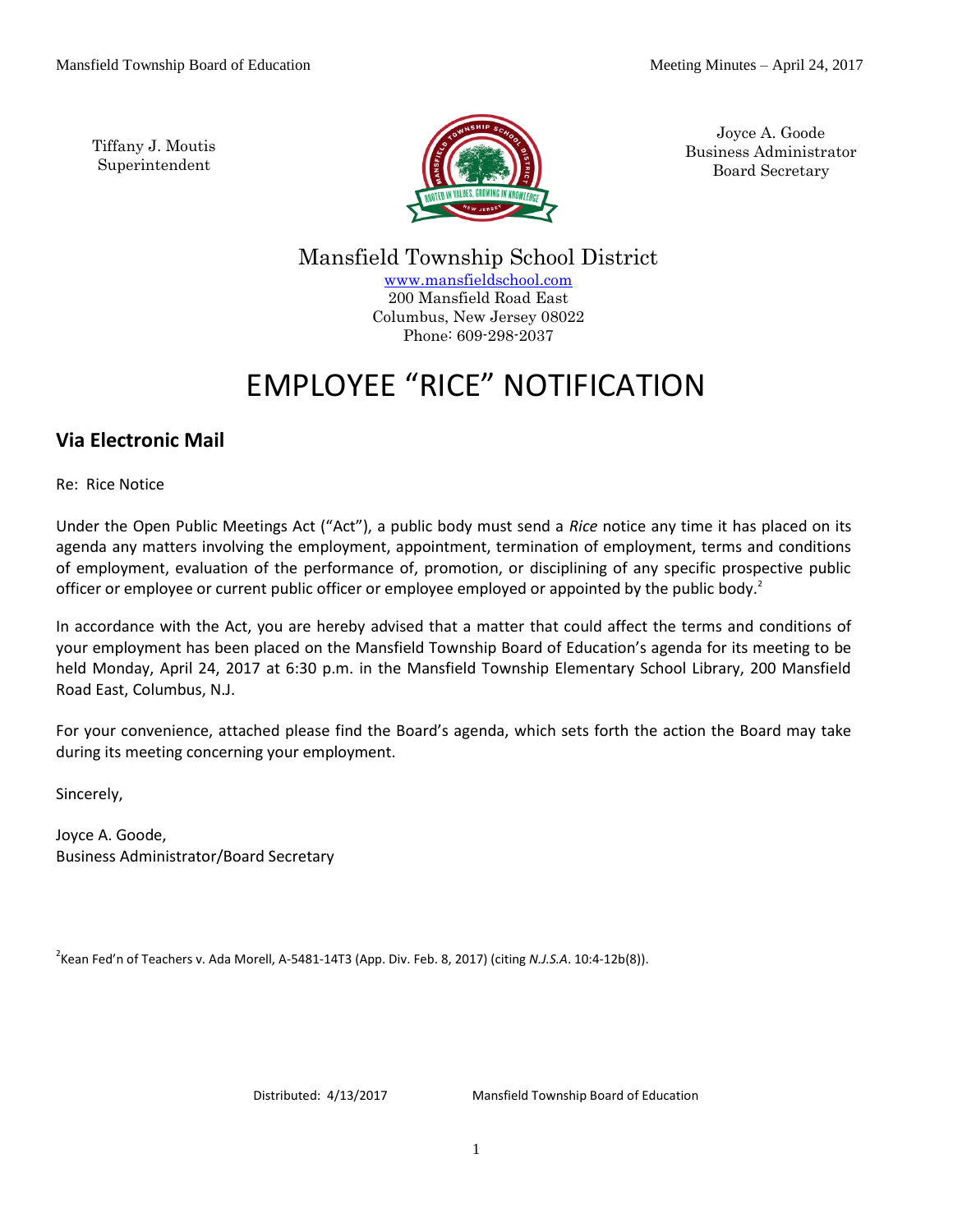# MANSFIELD TOWNSHIP SCHOOL DISTRICT

Board of Education

April 24, 2017

# **MINUTES**

Monday 6:30 PM

- 1. CALL TO ORDER The regular meeting of the Mansfield Board of Education was held in the Media Center at the Mansfield Township Elementary School, 200 Mansfield Road East, Columbus, New Jersey on Tuesday, January 3, 2017. The meeting was called to order at 6:31 pm by Mrs. Alison Perrone, Board President
- 2. Mrs. Alison Perrone, Board President asked the board to nominate a new Board Secretary

Motion by Mr. Reddy, second by Mr. Klein to nominate Jared Fantasia for Board Secretary Voice Vote: Unanimously carried by voice vote.

3. The secretary recorded the roll and announced a quorum present.

| Members present: | Mrs. Alison Perrone, Board President   |
|------------------|----------------------------------------|
|                  | Mr. Jared Fantasia, Vice President     |
|                  | Mr. Joseph Broski - Arrived at 6:53 PM |
|                  | Mrs. Abbey True-Harris                 |
|                  | Mr. Lou Klein                          |
|                  | Mrs. Stacey Nicosia                    |
|                  | Mr. Ramy Reddy                         |
|                  | Mr. Scott Shumway                      |
|                  | Mrs. Villegas                          |

Members absent:

Others present: Mrs. Tiffany Moutis, Superintendent

Mrs. Perrone led the Board and the public in the flag salute.

Mrs. Perrone read the Open Public Meetings statement as follows:

#### 4. STATEMENT OF NOTICE OF THE OPEN PUBLIC MEETING

A. The New Jersey Open Public Meetings Law enacted to insure the right of the public to have notice of and to attend the meetings of the public bodies at which any business affecting their interest is discussed or acted upon. In accordance with the provisions of the Act, the Mansfield Township Board of Education has caused notice of this meeting to be published by having the date, time and place thereof communicated to the Burlington County Times on March 23, 2017 and the Trenton Times on March 23, 2017.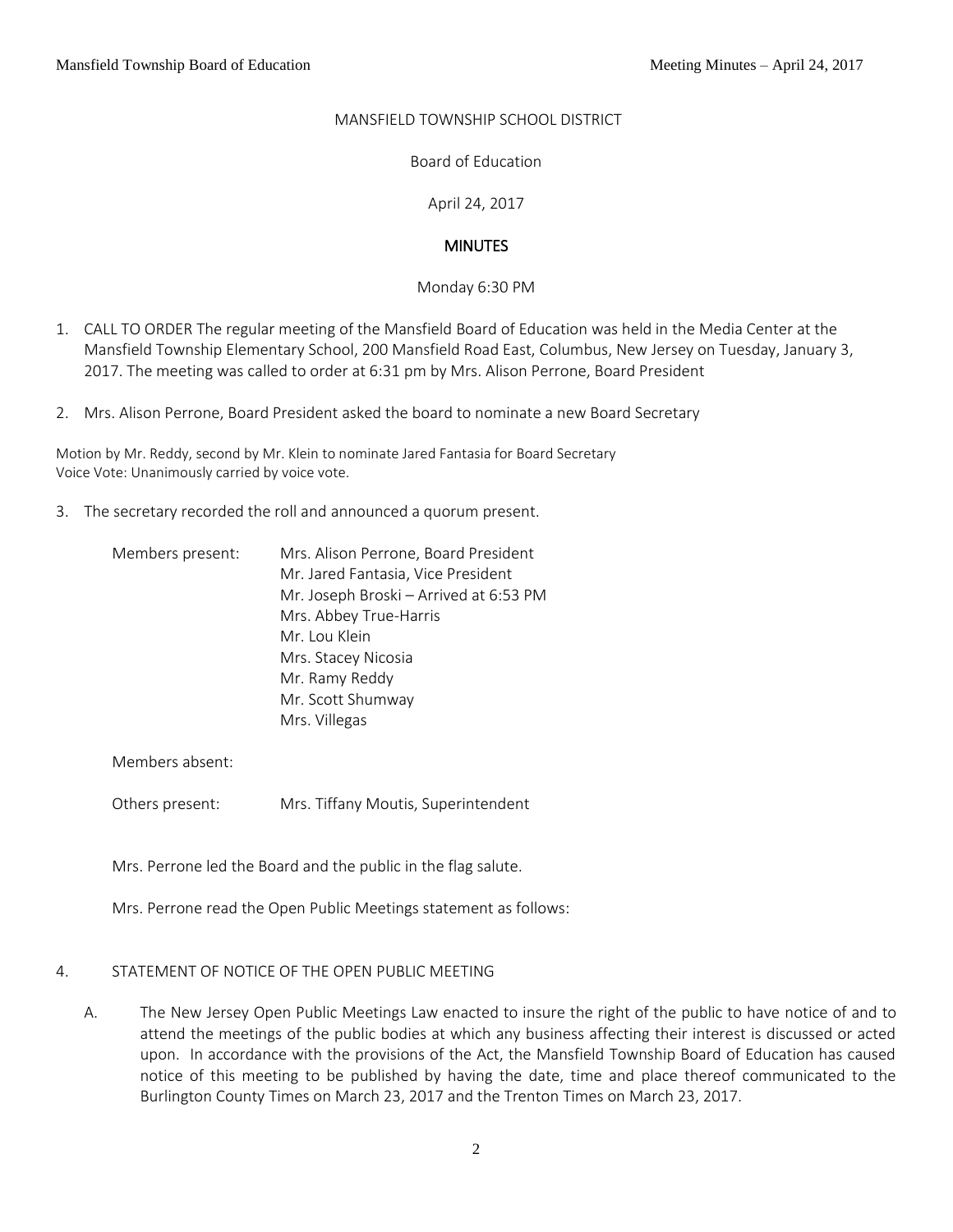## 5. Presentation:

- A. Tiffany Moutis Superintendent's Update
- B. Spotlight Student: JHES Student, Michael Militch from Ms. Fehn's  $1<sup>st</sup>$  grade class
- C. Jesse Adams, NJSBA Effective Meetings/Parliamentary Procedures and Ethics *Tabled for a future meeting*

#### *CONSENT AGENDA*

#### 6. MINUTES

Motion by Mr. Reddy, second by Mrs. Villegas to approve the March 13, 2017 Regular & Executive Session Minutes Roll Call Vote:

| Mr. Broksi | Yes. | Mr. Fantasia    | Yρς | Mrs. True-Harris Yes |     |
|------------|------|-----------------|-----|----------------------|-----|
| Mr. Klein  | Ύρς  | Mrs. Nicosia    | Yes | Mrs. Perrone         | Yes |
| Mr. Reddv  | Yes  | Mr. Shumway Yes |     | Mrs. Villegas        | Yes |

#### Motion Passes

Motion by Mr. Shumway, second by Ms. Nicosia to approve the March 27, 2017 Regular Session Minutes Roll Call Vote:

| Mr. Broksi | Abstain | Mr. Fantasia    | Yes | Mrs. True-Harris Abstain |     |
|------------|---------|-----------------|-----|--------------------------|-----|
| Mr. Klein  | Υеς     | Mrs. Nicosia    | Yes | Mrs. Perrone             | Yes |
| Mr. Reddy  | Abstain | Mr. Shumway Yes |     | Mrs. Villegas            | Yes |

#### Motion Passes

Voice Vote

#### 7. PUBLIC COMMENT

The Board of Education recognizes the value of public comment on educational issues and the importance of providing an opportunity to the public to express themselves on school-related matters of concern to the residents of Mansfield Township. To allow for a fair and orderly public comment period and in accordance with Board Policy no. 1120, individual comments are limited to two minutes and the total time for the public comment session will be thirty minutes. To protect the privacy of all students and staff, concerns regarding individual students and staff members should generally be addressed by first meeting with the appropriate administrative staff.

*At times, it may appear to members of our audience that the board of education takes action with very little, if any, comment and, in many cases, a unanimous vote. Before a matter is placed on the agenda at a public meeting, the administration has thoroughly reviewed the matter and is satisfied that it is ready to be presented to the board of education. The matter may have been previously discussed at the work session meeting. Board members preview the agenda items and discuss questionable items with the Superintendent or Business Administrator so that when they attend the meeting, there is usually no further need to question the issue. Only then is it voted upon as an action item at a public meeting.*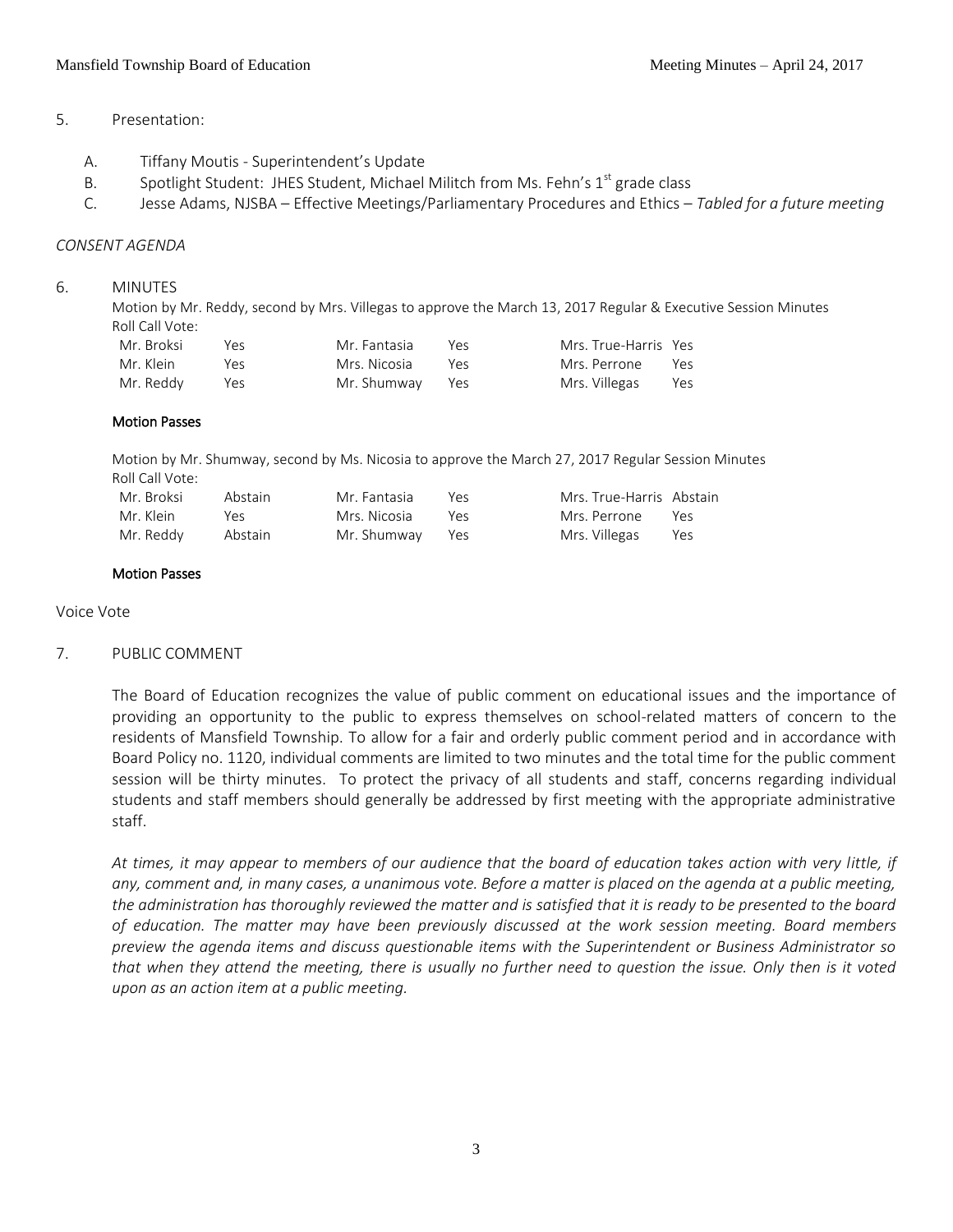#### SUPERINTENDENT'S REPORT

- A. REVIEW OF THE FOLLOWING REPORTS:
	- 1. HIB: Approval to affirm the Superintendent's decision following receipt of reports of Harassment, Intimidation and Bullying: MTES 12
	- 2. MTES Fire Drill: 3/30/2017
	- 3. MTES Shelter in Place: 3/16/2017
	- 4. JHES Fire Drill: 3/29/2017
	- 5. JHES Lockdown: 3/31/2017

Motion by Mr. Broski, second by Mr. Shumway to approve the following Action Items A 1-5 & 7-18 [Table Action Item #6]

Action Items

- 1. Resolve to approve Emily Maybury for the position of Sub MVP Group Leader at the rate of \$15.00 per hour, effective April 25, 2017.
- 2. Resolve to approve employee #4201 for administrative leave of absence beginning April 5, 2017 until medical approved clearance.
- 3. Resolve to approve medical clearance for return to district as of Monday, April 24, 2017 for employee #4201.
- 4. Resolve to approve the annual 2017-2018 Statement of Assurance Comprehensive Equity Plan.
- 5. Resolve to approve, Tiffany Moutis, Superintendent, as an interim purchasing agent for authority to sign-off on purchase orders until effective start date of interim Business Administrator.
- 6. Resolve to approve the resignation of Business Administrator/Board Secretary, Joyce Goode, as of Wednesday, June 21, 2017.
- 7. Resolve to approve Bruce Benedetti as Interim Business Administrator/Board Secretary at a rate of \$500.00 per day; two days a week. Effective date to be determined.
- 8. Resolve to approve the request for maternity disability leave of absence for Jamie Szymanski beginning September 1, 2017 through January 8, 2018.
- 9. Resolve to approve Extended School Year dates (ESY) of Monday, June 26 Thursday, July 27, 2017; 9:00 AM 1:00 PM each day. ESY will not be in session on July 3 and 4, 2017.
- 10. Resolve to accept the resignation of Michele Kovac, 2 hour lunch/recess aide, as of 3/31/2017.
- 11. Resolve to approve Meghan Doherty as an after school aide driven by IEP needs; to be paid at the MTEA negotiated rate of \$13.00 per hour. Effective as of April 25, 2017.
- 12. Resolve to approve Thomas Rich, Always Connected, to present two student presentations and one parent night presentation on Cyber Bullying/Cyber Safety on Tuesday, April 25, 2017; \$3000.00 total.
- 13. Resolve to approve submitting the NCLB carry over application from fiscal year 2015-2016.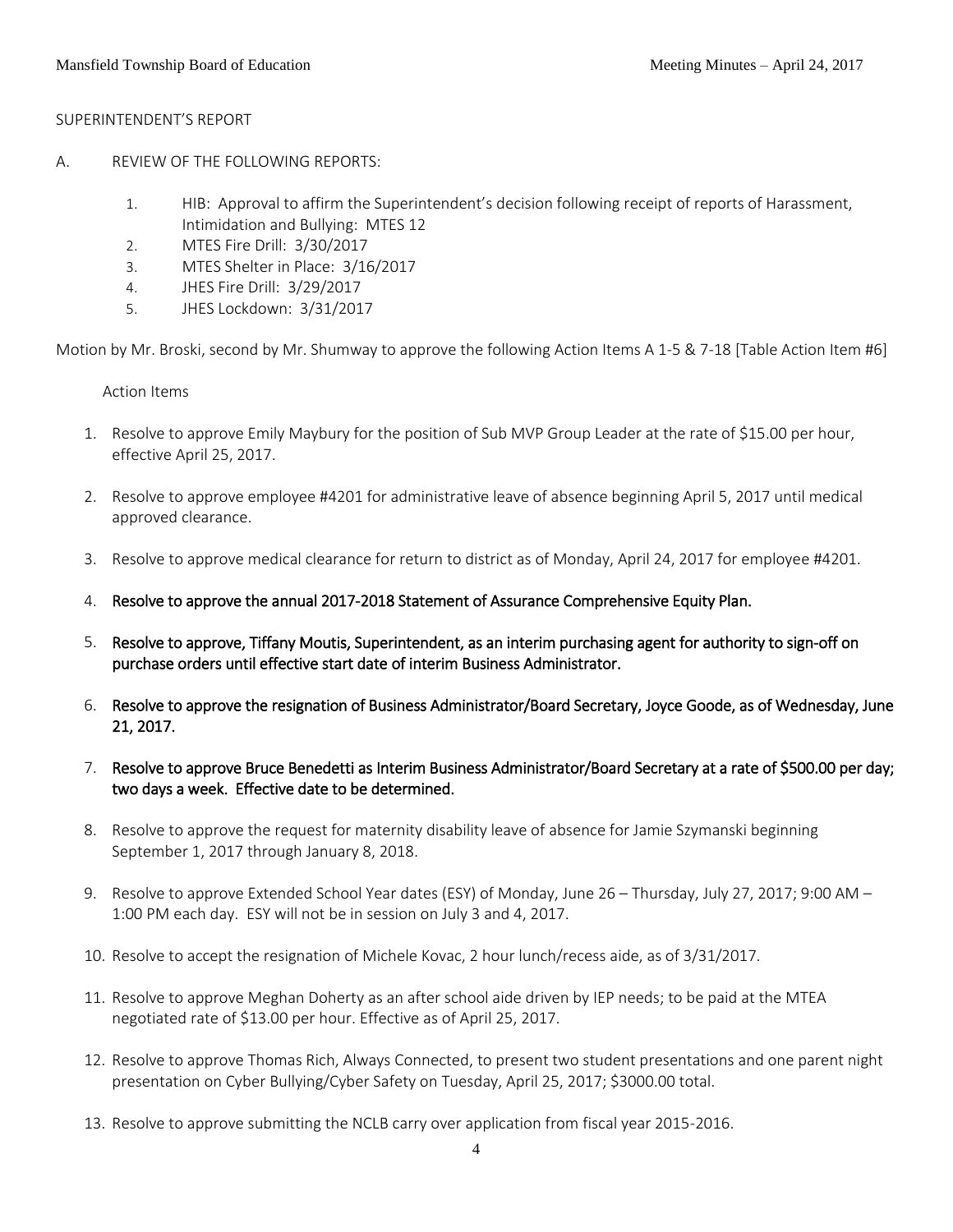14. Resolve to approve the 2017 Summer Work Schedule for the Administrative, Secretarial and Custodial Staff as follows:

June 19 – August 25, 2017 - Monday through Thursday. Administrative/Secretarial Staff/ Custodial Staff: 7:30 a.m. to 3:30 p.m.

The district will be closed July 3 and 4, 2017 in observance of Independence Day. Staff will work Friday, July 7, 2017.

Normal hours will commence on August 28, 2017.

# The district will be closed September 4, 2017 in observance of Labor Day.

15. Resolve to approve the following individuals as substitute for the remainder of the 2016-2017 fiscal school year:

| <b>NAME</b>                                                                | <b>POSITION</b>             |
|----------------------------------------------------------------------------|-----------------------------|
| Elizabeth Harrison (Correction: originally<br>on agenda as Elizabeth Horn) | Substitute Aide and Teacher |
| Kathryn Rudroff                                                            | Substitute Teacher          |
| Amanda Yost                                                                | Substitute Teacher          |
| <b>Brian Russo</b>                                                         | Substitute Teacher          |

16. Resolve to approve the following staff members to be compensated for Title 1; Account # 20-236-200-100-00.

| <b>NAME</b>    | TITLE               | <b>MAX TOTAL</b><br><b>COMPENSATION</b>       |
|----------------|---------------------|-----------------------------------------------|
| Nicole Gaspari | Title 1 Coordinator | \$1,300.00 total for<br>2017-2018 school year |

17. Resolve to approve the following Professional Visitation Applications:

| Workshop/Seminar                           | Attendee(s)                            | Date(s)   | Cost      |
|--------------------------------------------|----------------------------------------|-----------|-----------|
| Public School Bidding                      | Joyce A. Goode                         | 4/12/2017 | \$239.00  |
| BioShine FREE Educational<br>Seminar       | Fred Knaak                             | 4/27/2017 | $S - 0 -$ |
| Mindfulness and Yoga in<br>PK-12 Classroom | Stacy Cullari                          | 5/17/2017 | $5 - 0 -$ |
| Systems 3000                               | Christine LaMaine,<br>Danielle Morolda | 5/31/2017 | $S - 0 -$ |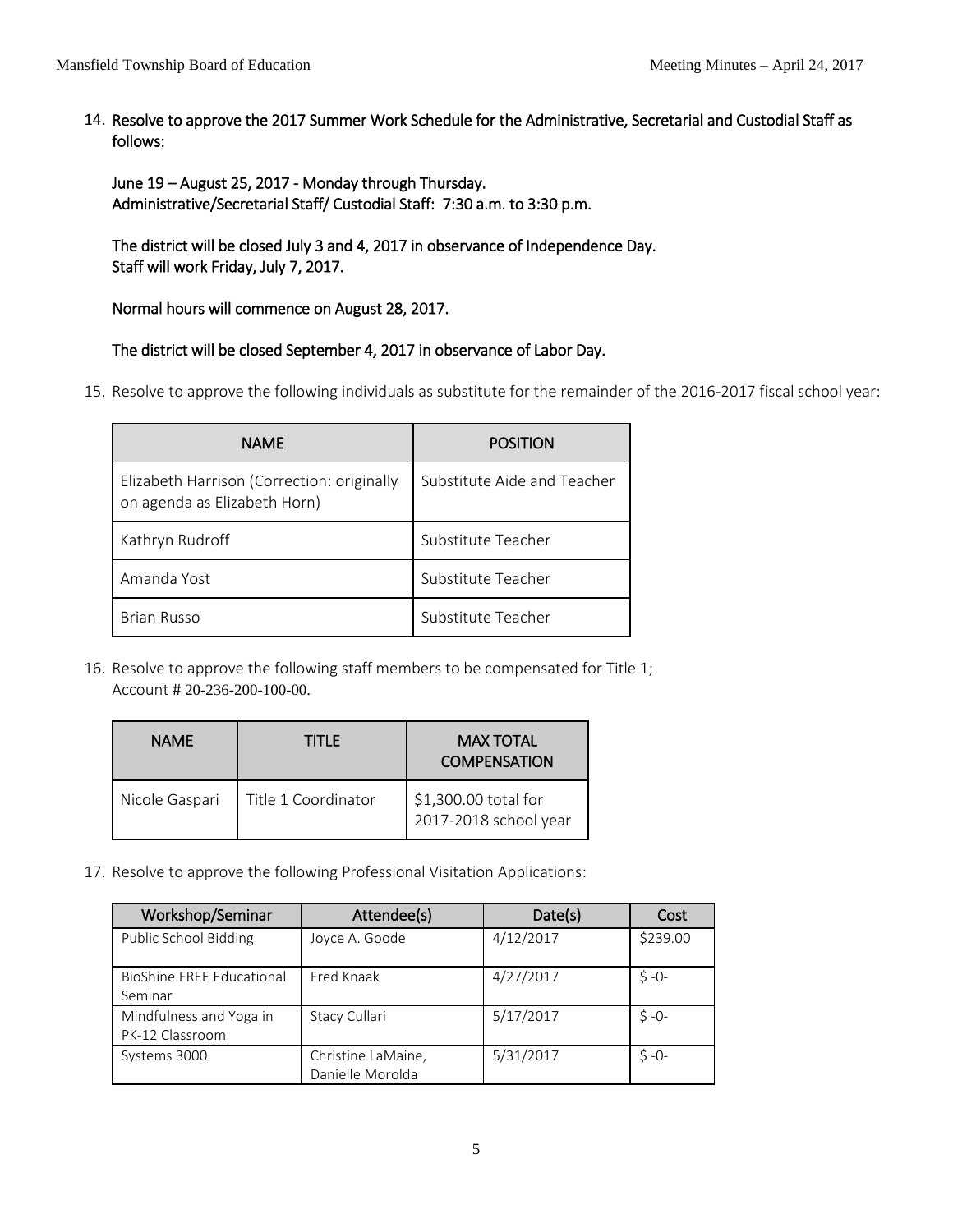18. Resolve to approve the following Educational Field Trips:

| <b>Destination of Trip</b>                          | Teacher                                                                                                           | Grade                                       | Date(s)                                                                  | Cost                                                                                |
|-----------------------------------------------------|-------------------------------------------------------------------------------------------------------------------|---------------------------------------------|--------------------------------------------------------------------------|-------------------------------------------------------------------------------------|
| Mock Bus Runs for 17-18<br>Kindergarten<br>Students | Kristine Patton                                                                                                   | 2017-2018<br>Incoming<br>Kindergarten       | Wed., May 3, 2017<br>(2 runs - one at 10:30<br>AM and one at 1:30<br>PM) | $$ -0-$                                                                             |
| <b>MTES</b>                                         | Meghan Grosse; Kristen<br>Spieler; Kate Fehn; Debra<br>Hart; Shannon Feeley; Amy<br>Weinstein; Amanda James       | $1st$ grade                                 | Wed., May 10, 2017                                                       | $$ -0-$                                                                             |
| Johnson's Farm Locust<br>Hall,<br>Jobstown, NJ      | Rhonda Marcantonio,<br>Barbara Moore, Meghan<br>Gallagher                                                         | Kindergarten<br>(62 students; 17<br>adults) | Wed., May 31, 2017                                                       | \$14.00 per<br>students, nurse<br>and adults<br>Total: \$1036.00<br>(5 free guests) |
| Hamilton Area YMCA,<br>Sawmill Branch.<br>Hamilton  | Diane D'Amico, Lisa Dolci,<br>Ashley Logan, Judy Shapiro,<br>Sarah Wiesenecker, Nicole<br>Gaspari, Jared DeBrizzi | $6th$ grade                                 | Wed., June 7, 2017                                                       | \$8.00 per<br>students<br>Total: \$900.00                                           |
| Tour of JHES and<br>attending assembly              | Tracy Schwartzberg,<br>Stephanie Maiorano                                                                         | Preschool                                   | Fri., May 5, 2017                                                        | $$ -0-$                                                                             |

19. **BE IT RESOLVED that the Board of Education hereby ratifies the decision of the Superintendent of Schools to place Joyce Goode on administrative leave with pay pending her June 21, 2017 resignation from the School District. Ms. Goode is directed to immediately return all School District property in her possession to the Superintendent of Schools, including but not limited to all keys, telephones, identification cards, access cards, electronic devices and electronic storage devices, documents (including electronically stored documents), and all other School District property.**

Roll Call Vote

| Mr. Broksi | Yes. | Mr. Fantasia    | Yρς | Mrs. True-Harris Yes |     |
|------------|------|-----------------|-----|----------------------|-----|
| Mr. Klein  | Yes. | Mrs. Nicosia    | Yρς | Mrs. Perrone         | Yes |
| Mr. Reddy  | Yes  | Mr. Shumway Yes |     | Mrs. Villegas        | Yes |

Motion Passes

1. BUSINESS ADMINISTRATOR/BOARD SECRETARY'S REPORT

Motion by Mr. Broski, second by Mr. Reddy to approve Business Administrator's Report Items A 1-6

- A. ACTION ITEMS
	- 1. Resolve, to approve the Board Secretary's Monthly Certification of Line Item Status and the Board of Education's Monthly Certification of Budgetary Major Account funds Status: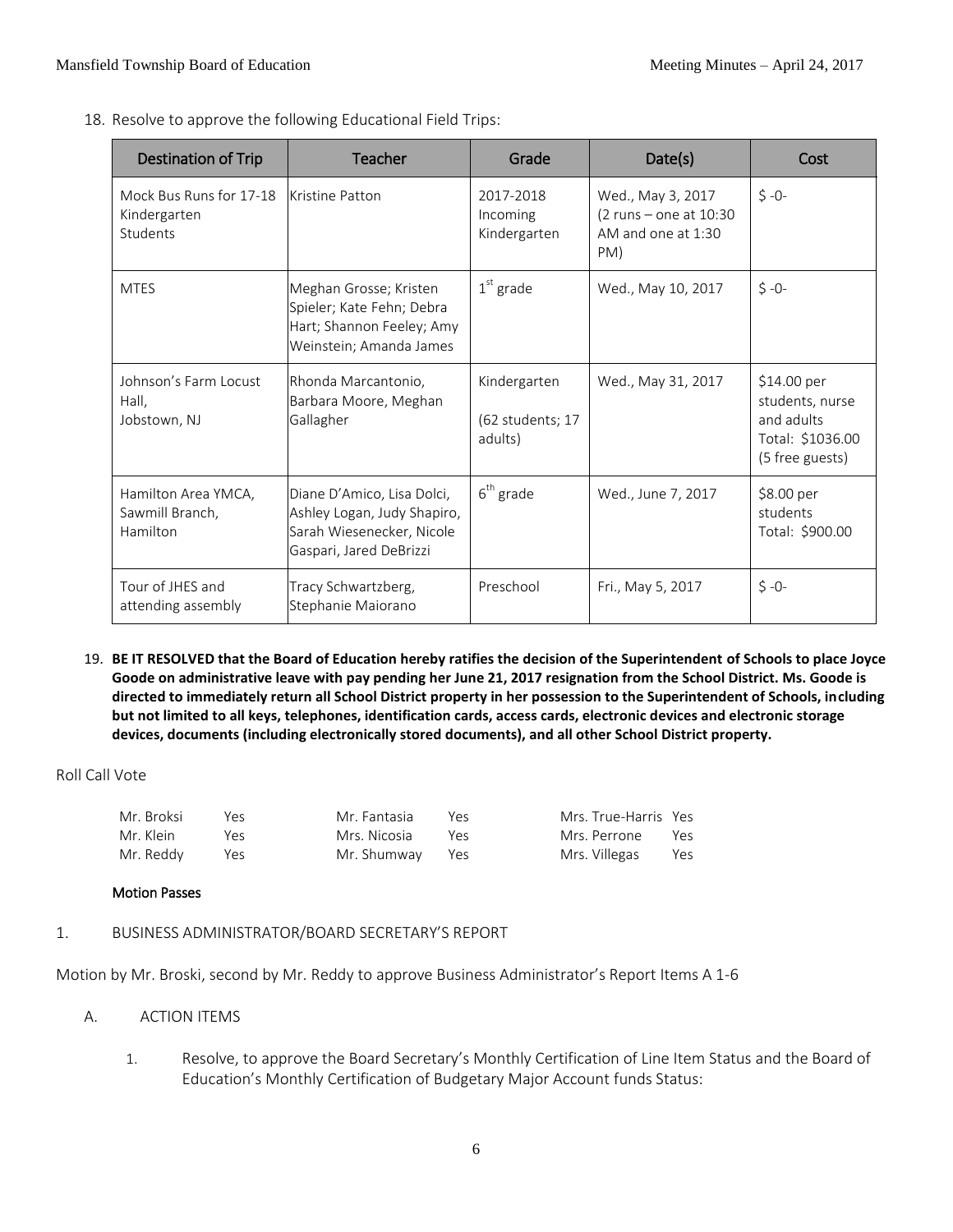- Board Secretary's Monthly Certification Budgetary Line Item Status: Pursuant to N.J.A.C.  $6A:23-2.11(c)3$ , I certify that as of February and March 2017, no budgetary line item account has encumbrances and expenditures, which in total, exceed the line item appropriation in violation of N.J.A.C. A: 23-11(a).
- $\triangleright$  Board of Education's Monthly Certification of Budgetary Major Account/Fund Status: Pursuance to N.J.A.C. 6A:23-2.11(c)4, we certify that as of February and March 2017 the review of the Secretary's and Treasurer's monthly financial reports, in the minutes of the board each month, that no major account or fund has been over-expended in violation of N.J.A.C. 6A:23-2.11(b).
- 2. Resolve to approve the April 24, 2017 Bills and Claims.
	- $\triangleright$  Batch: 50 \$134,516.85 Batch: 51 \$356,146.03
- 3. Resolve to approve Phoenix Advisors, LLC, as the Continuing Disclosure Agent and Independent Registered Municipal Advisor at an annual fee \$850, for the 2017-2017 fiscal year.
- 4. Resolve to approve the first reading of Special Education policy 6171.4.
- 5. Resolve to approve First Children, LLC, (The REAL Center) to provide Speech and Language Evaluations.
- 6. Resolve to approve the following list of physicians for fiscal years 2016-2017 and 2017-2018:

Bordentown Family Medicine 1 Third Street Bordentown, NJ 08505

Centra Professional Corporation Comprehensive Psychotherapy and Psychiatric Associates 5000 Sagemore Drive, Suite 205 Marlton, NJ 08053

The Institute for Forensic Psychology 5 Fir Court, Suite 2 Oakland, NJ 07436

#### Roll Call Vote

| Mr. Broksi | Yes. | Mr. Fantasia    | Yρς | Mrs. True-Harris Yes |  |
|------------|------|-----------------|-----|----------------------|--|
| Mr. Klein  | Yes  | Mrs. Nicosia    | Yes | Mrs. Perrone Yes     |  |
|            |      | Mr. Shumway Yes |     | Mrs. Villegas Yes    |  |

#### Motion Passes

- 7. Old Business:
	- -Transportation
		- $\triangleright$  Dr. Sarruda and Mr. Kaz shared information on Bus Transportation. The board asked questions and will continue the discussion at the Board Meeting on May  $8^{\text{th}}$ .